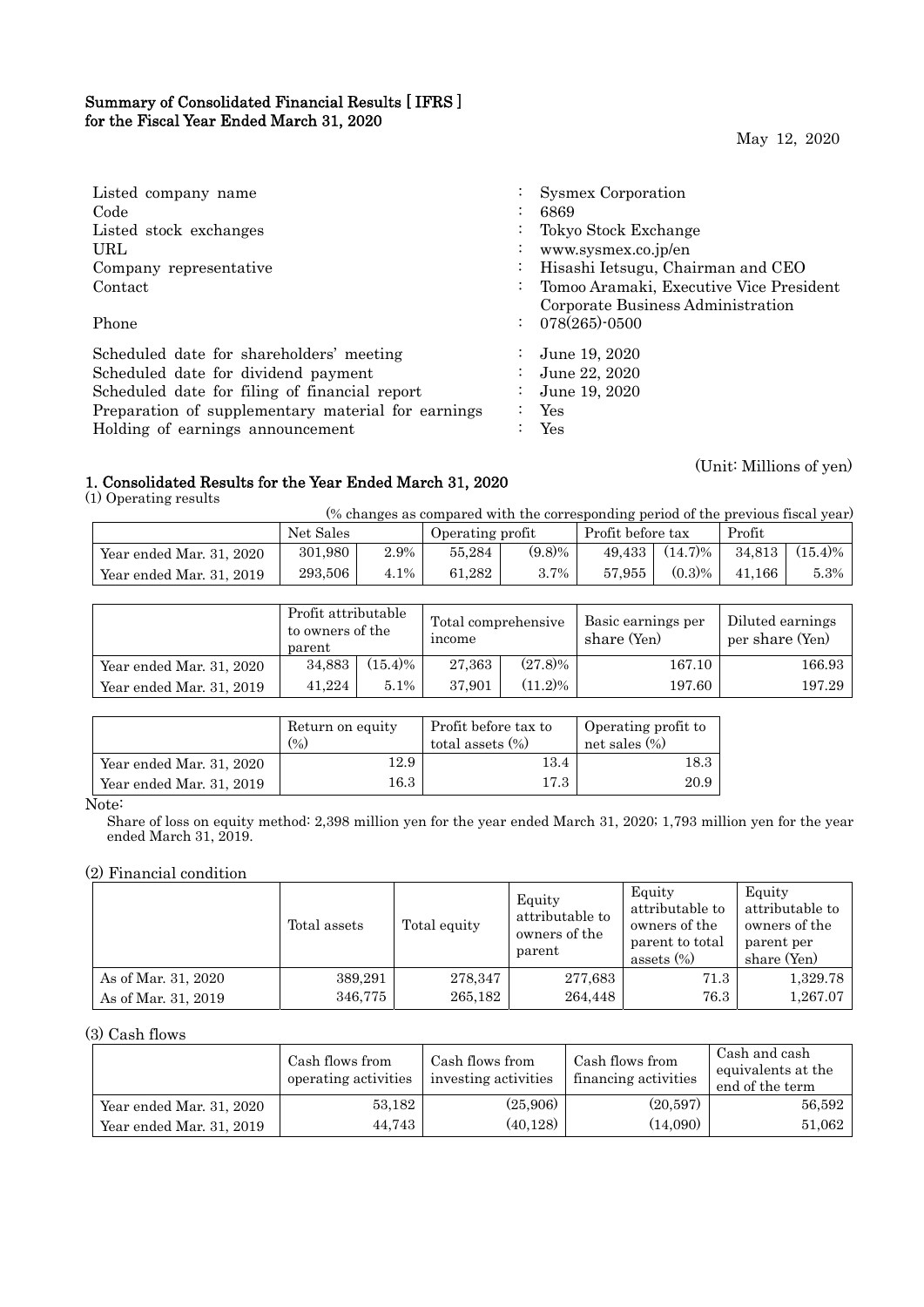## 2. Dividend

|                                            |                  | Dividend per share |                  |              |        |                              | Dividend to                           |                                            |
|--------------------------------------------|------------------|--------------------|------------------|--------------|--------|------------------------------|---------------------------------------|--------------------------------------------|
|                                            | First<br>quarter | Second<br>quarter  | Third<br>quarter | Year-<br>end | Annual | Total<br>dividend<br>payment | Dividend<br>payout ratio              | equity<br>attributable to<br>owners of the |
|                                            | (Yen)            | (Yen)              | (Yen)            | (Yen)        | (Yen)  | (Millions of<br>yen)         | (Consolidated)<br>$\left( \% \right)$ | parent<br>(Consolidated)<br>$(\%)$         |
| Year ended<br>Mar. 31, 2019                |                  | 34.00              |                  | 36.00        | 70.00  | 14,606                       | 35.4                                  | 5.8                                        |
| Year ended<br>Mar. 31, 2020                |                  | 36.00              |                  | 36.00        | 72.00  | 15.032                       | 43.1                                  | 5.5                                        |
| Year ending<br>Mar. 31, 2021<br>(Forecast) |                  |                    |                  |              |        |                              |                                       |                                            |

Note:

 Our dividend forecast for the fiscal year ending March 31, 2021 remains undetermined at this stage. We will promptly disclose our dividend forecast once calculation of our financial forecast becomes possible.

## 3. Financial Forecast for the Year Ending March 31, 2021

Our consolidated financial forecast for the fiscal year ending March 31, 2021 is undetermined. Although we are currently investigating the impact of the global novel coronavirus (COVID-19) pandemic on customers' capital expenditure and demand trends, rationally calculating a financial forecast is problematic at present. We will promptly disclose our financial forecast once calculation becomes possible.

## 4. Other Information

- (1) Changes in significant consolidated subsidiaries (which resulted in changes in scope of consolidation):  $N<sub>0</sub>$
- (2) Changes in accounting policies and accounting estimates
	- 1) Changes in accounting policies required by IFRS: Yes
	- 2) Other changes in accounting policies: No
	- 3) Changes in accounting estimates: No
- (3) Number of outstanding stock (common stock)
	- 1) Number of outstanding stock at the end of each fiscal period (including treasury stock):
		- 209,266,432 shares as of Mar. 31, 2020; 209,154,432 shares as of Mar. 31, 2019
	- 2) Number of treasury stock at the end of each fiscal period: 446,680 shares as of Mar. 31, 2020; 446,168 shares as of Mar. 31, 2019
	- 3) Average number of outstanding stock for each period: 208,755,623 shares for the year ended Mar. 31, 2020; 208,624,746 shares for the year ended Mar. 31, 2019

## (Reference) Summary of the Non-consolidated Financial Results for the Year Ended March 31, 2020

(1) Non-consolidated operating results

(% changes as compared with the corresponding period of the previous fiscal year)

|                          | Net Sales |         | Operating income |           | Ordinary income |                  | Net income |            |
|--------------------------|-----------|---------|------------------|-----------|-----------------|------------------|------------|------------|
| Year ended Mar. 31, 2020 | 159.642   | 4.8%    | 33.553           | $(5.0)\%$ |                 | $40.942$ (17.4)% | 31.264     | $(13.3)\%$ |
| Year ended Mar. 31, 2019 | 152.260   | $5.8\%$ | 35.320           | 8.9%      | 49.570          | 41.5%            | 36.062     | 46.2%      |

|                          | Net income per<br>share (Yen) | Diluted net income<br>per share (Yen) |  |  |
|--------------------------|-------------------------------|---------------------------------------|--|--|
| Year ended Mar. 31, 2020 | 149.77                        | 149.61                                |  |  |
| Year ended Mar. 31, 2019 | 172.86                        | 172.58                                |  |  |

(2) Non-consolidated financial condition

|                     | Total assets | Net assets | Equity ratio $(\%)$ | Net assets per<br>share (Yen) |  |
|---------------------|--------------|------------|---------------------|-------------------------------|--|
| As of Mar. 31, 2020 | 247,160      | 204.742    | 82.5                | 976.85                        |  |
| As of Mar. 31, 2019 | 228.085      | 188.247    | 82.4                | 900.17                        |  |

Equity capital: 203,985 million yen as of March 31, 2020; 187,872 million yen as of March 31, 2019.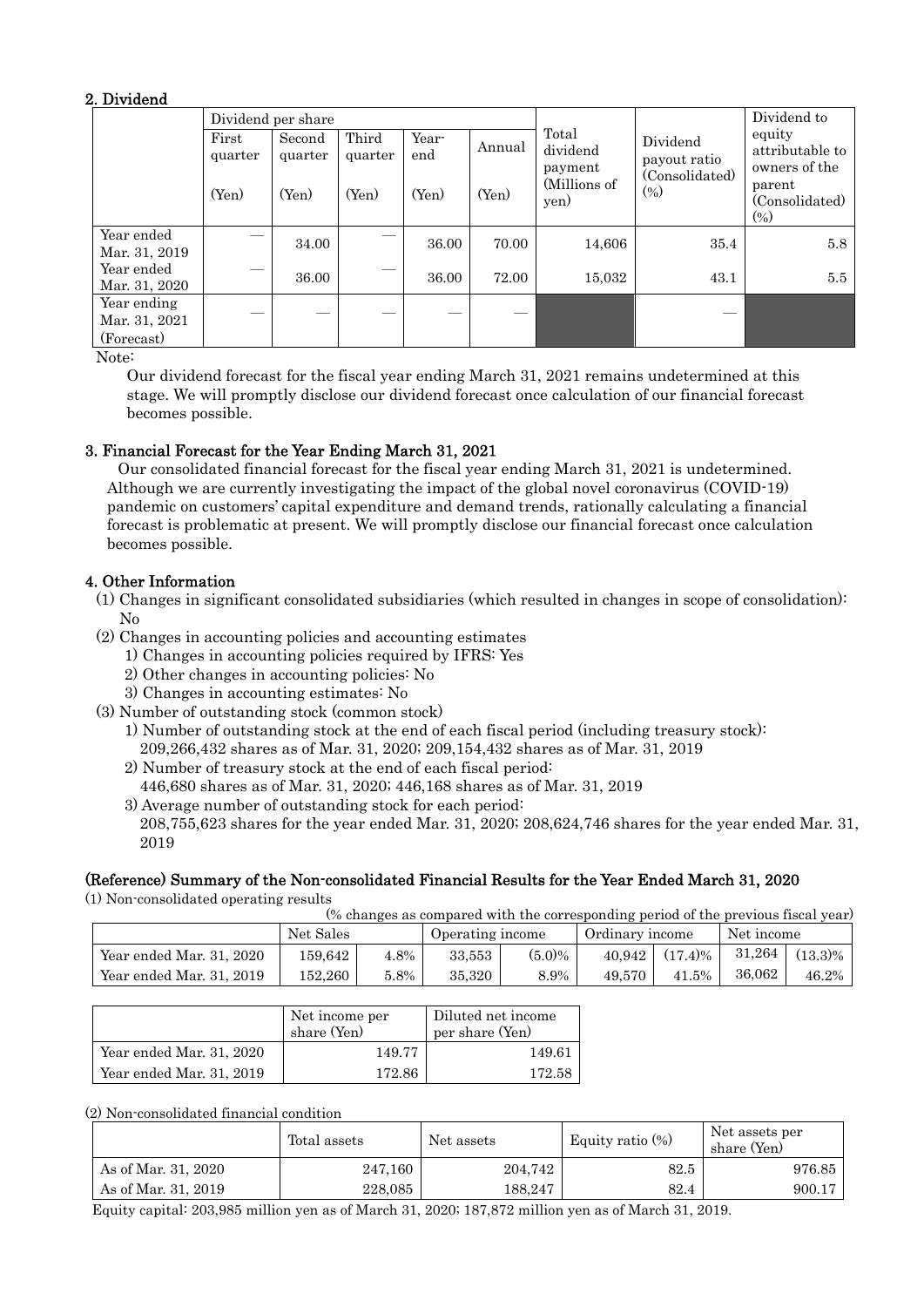### Notes:

Summaries of financial results are not subject to review by certified public accountants or auditors. Explanation regarding the appropriate use of financial forecast and other information

- 1. Our consolidated financial forecast for the fiscal year ending March 31, 2021 is undetermined. Although we are currently investigating the impact of the global novel coronavirus (COVID-19) pandemic on customers' capital expenditure and demand trends, rationally calculating a financial forecast is problematic at present. We will promptly disclose our financial forecast once calculation becomes possible. For details, please refer to "4) Outlook for future" within "1. Overview of operating performance" on page 5 of the attachment to this document.
- 2. Supplementary financial materials (in Japanese and English) will be posted on the Sysmex website on Tuesday, May 12, 2020.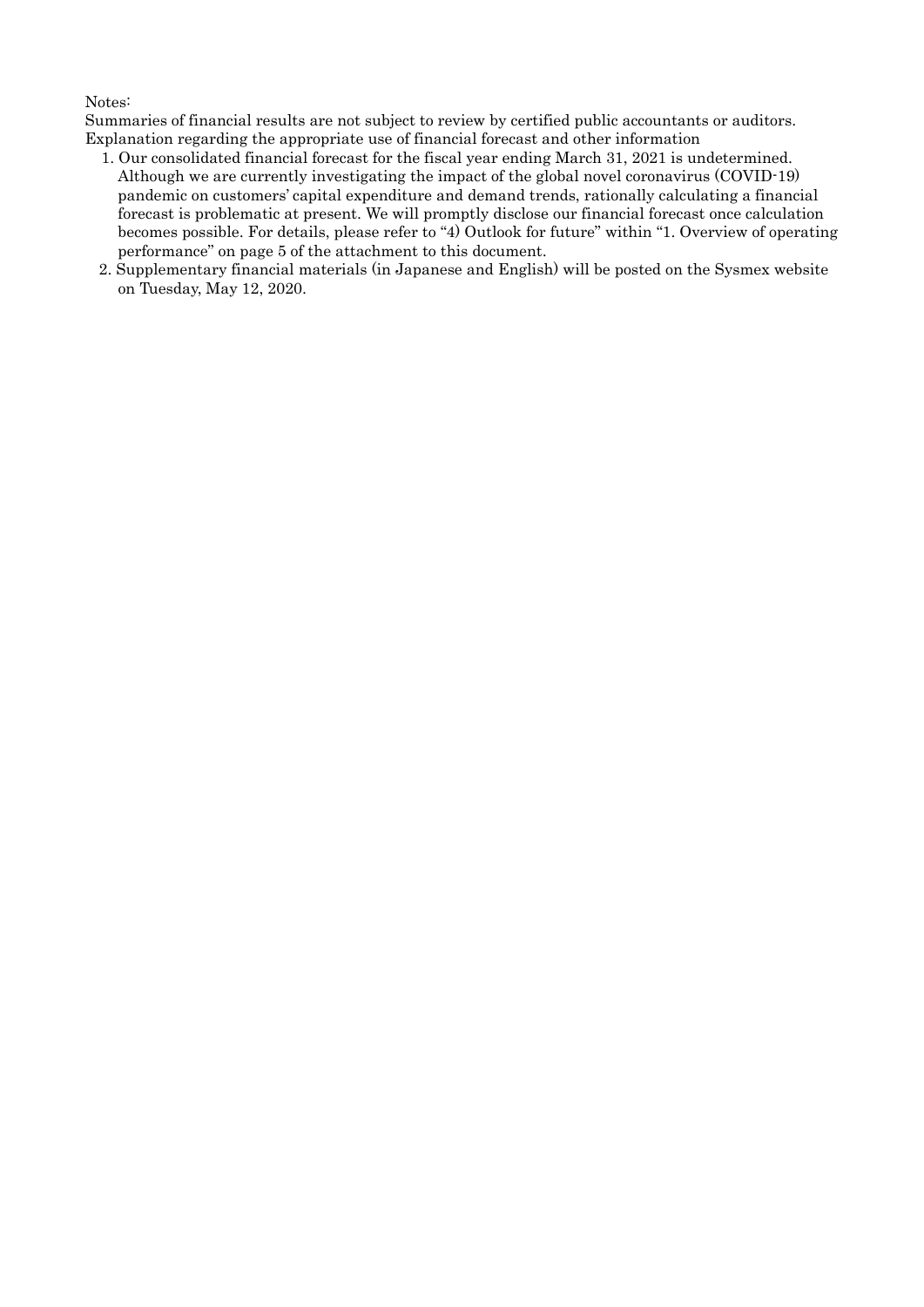# Content of Supplementary Materials

| 1. Overview of operating performance                      | $\overline{2}$ |
|-----------------------------------------------------------|----------------|
| 1) Operating performance during the year                  | $\overline{2}$ |
| 2) Financial conditions at end of the year                | 4              |
| 3) Cash flows during the year                             | 4              |
| 4) Outlook for future                                     | 5              |
| 2. Basic perspective on selection of accounting standards | 5              |
| 3. Consolidated financial statements and notes            | 6              |
| 1) Consolidated statement of financial position           | 6              |
| 2) Consolidated statement of income                       | 8              |
| 3) Consolidated statement of comprehensive income         | 9              |
| 4) Consolidated statement of changes in equity            | 10             |
| 5) Consolidated statement of cash flows                   | 12             |
| 6) Notes to the consolidated financial statements         | 13             |
| 1. Notes related to the going concern assumption          | 13             |
| 2. Changes in accounting policies                         | 13             |
| 3. Segment information                                    | 13             |
| 4. Per-share information                                  | 16             |
| 5. Significant subsequent event                           | 16             |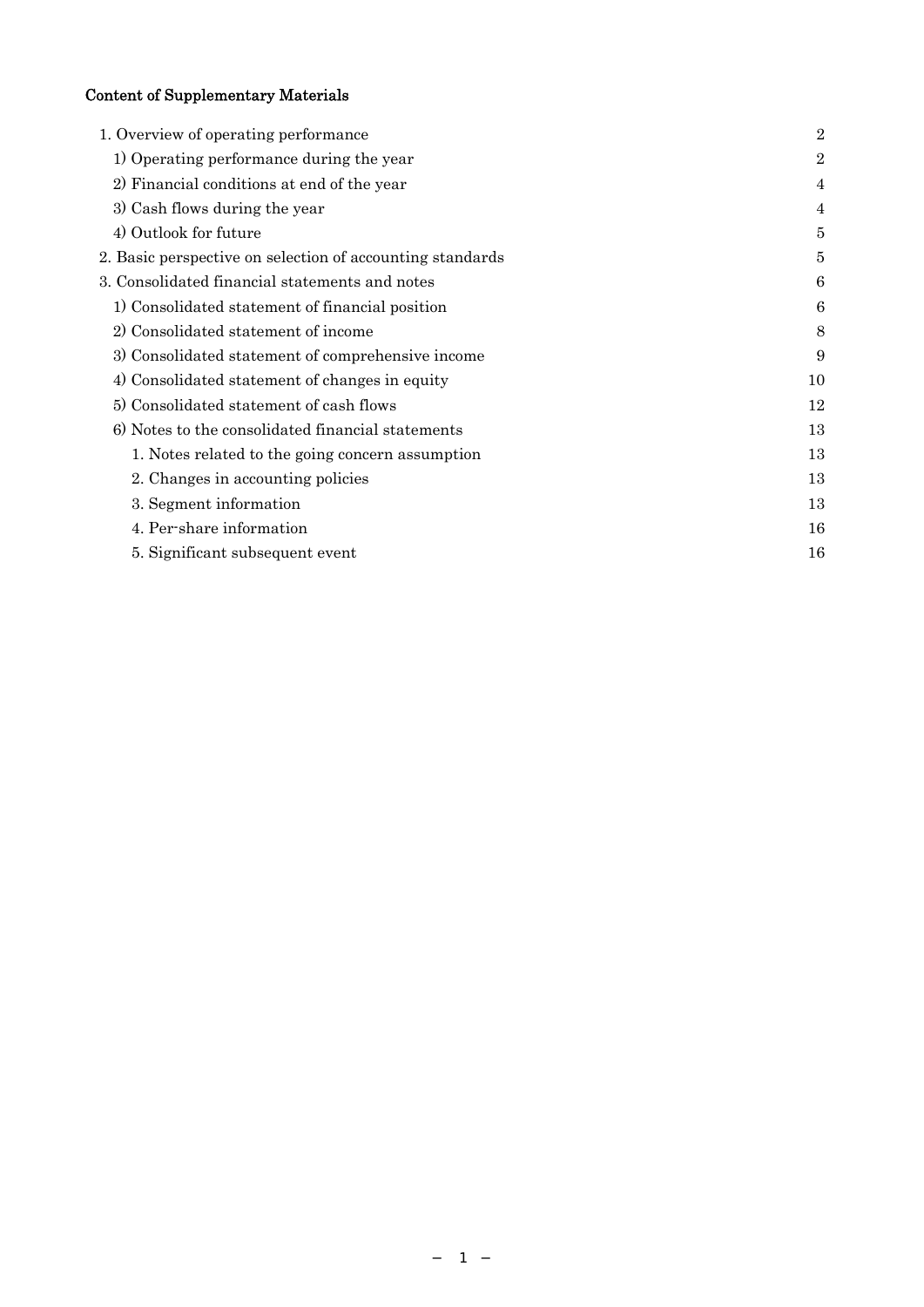#### 1. Overview of operating performance

#### 1) Operating performance during the year

Future-related information contained in the text below is based on the judgement as of the end of the fiscal period under review.

During the fiscal year ended March 31, 2020, the Japanese economy was affected in the manufacturing sector by trade friction and other uncertainty in the international situation, deterioration of earnings due to yen appreciation, and a downturn in business sentiment. Nevertheless, the employment and income environments continued their modest recovery. However, concerns about the prolonged impact of the spreading COVID-19 pandemic are leading to a growing sense of uncertainty about the future, including rapid economic deceleration. Overseas, although economic activity has resumed in China and some other regions, growing expectations of shrinkage of the overall economic scale are prompting individual countries to introduce proactive monetary and fiscal policies.

On the healthcare front, in Japan the medical and healthcare field faces growing demand due to an aging society and increasingly diverse health and medical needs. The Japanese government is including the medical and healthcare industry in its growth strategies, which is expected to continue invigorating healthcare-related industries going forward. Looking overseas, the populations of developed countries are aging, while economic growth in emerging markets is causing healthcare demand to increase and prompting higher levels of healthcare quality and service enhancements. These trends are promoting efficient healthcare, with structural changes brought about by artificial intelligence, information and communications technology, and other breaking technologies. However, with the number of COVID-19 cases rising globally, considerations about healthcare systems and public health capable of responding to pandemics like we are currently experiencing are exerting pressure and are likely to cause a major transformation of the healthcare environment itself. Sysmex is also likely to be affected by slowing demand in the short term, with healthcare institutions conducting fewer tests as individual countries introduce measures to prevent non-essential and non-urgent travel.

Under these conditions, Sysmex launched the CN-6000/CN-3000 automated blood coagulation analyzers to further enhance the efficiency and quality of hemostasis testing. Sysmex has promoted sales activities globally, after receiving regulatory approval in individual countries. To enhance our competitiveness in the manufacture of diagnostic reagents that employ biotechnology ("biodiagnostic reagents") and ensure their stable supply, we opened Technopark East Site, a biodiagnostic reagent center at Technopark, the Company's R&D hub (Nishi-ku, Kobe). The center commenced operations in April 2019. This center integrates processes from the development of substances for bio-diagnostic reagents to reagent development, production and distribution, allowing us to provide a stable supply of high-quality, high-value-added products to customers around the world.

In the life science field, Sysmex received health insurance coverage for its genetic mutation analysis set for cancer genome profiling (OncoGuide™ NCC Oncopanel System), becoming the first such system in Japan to receive this coverage. The system's targets for analysis are solid tumors. By obtaining a comprehensive cancer genomic profile of tumor tissue, the system analyzes abnormalities in cancer-specific genes in patients to provide information that is useful in determining treatment methods, including accurate diagnoses and the selection of anti-cancer drugs. This is expected to increase the opportunities for more patients to receive testing.

 In addition, we reported at the 12th Clinical Trials on Alzheimer's disease (CTAD) conference in relation to a method of diagnosing Alzheimer's disease using blood that we are developing in cooperation with Eisai Co., Ltd. At the CTAD, we demonstrated the possibility of understanding amyloid pathology in the brain from the amyloid beta (Aβ) in plasma measured using our protein measurement platform, the HISCL™ series of fully automated immunoassay analyzers. This is expected to facilitate more patient treatment opportunities than methods currently used to understand amyloid pathology in the brain, such as amyloid PET and Aβ measurement using cerebrospinal fluid, as well as reducing the financial and physical burden on patients. Sysmex and Eisai Co., Ltd will continue working to create new diagnostic technologies for the prevention and treatment of dementia.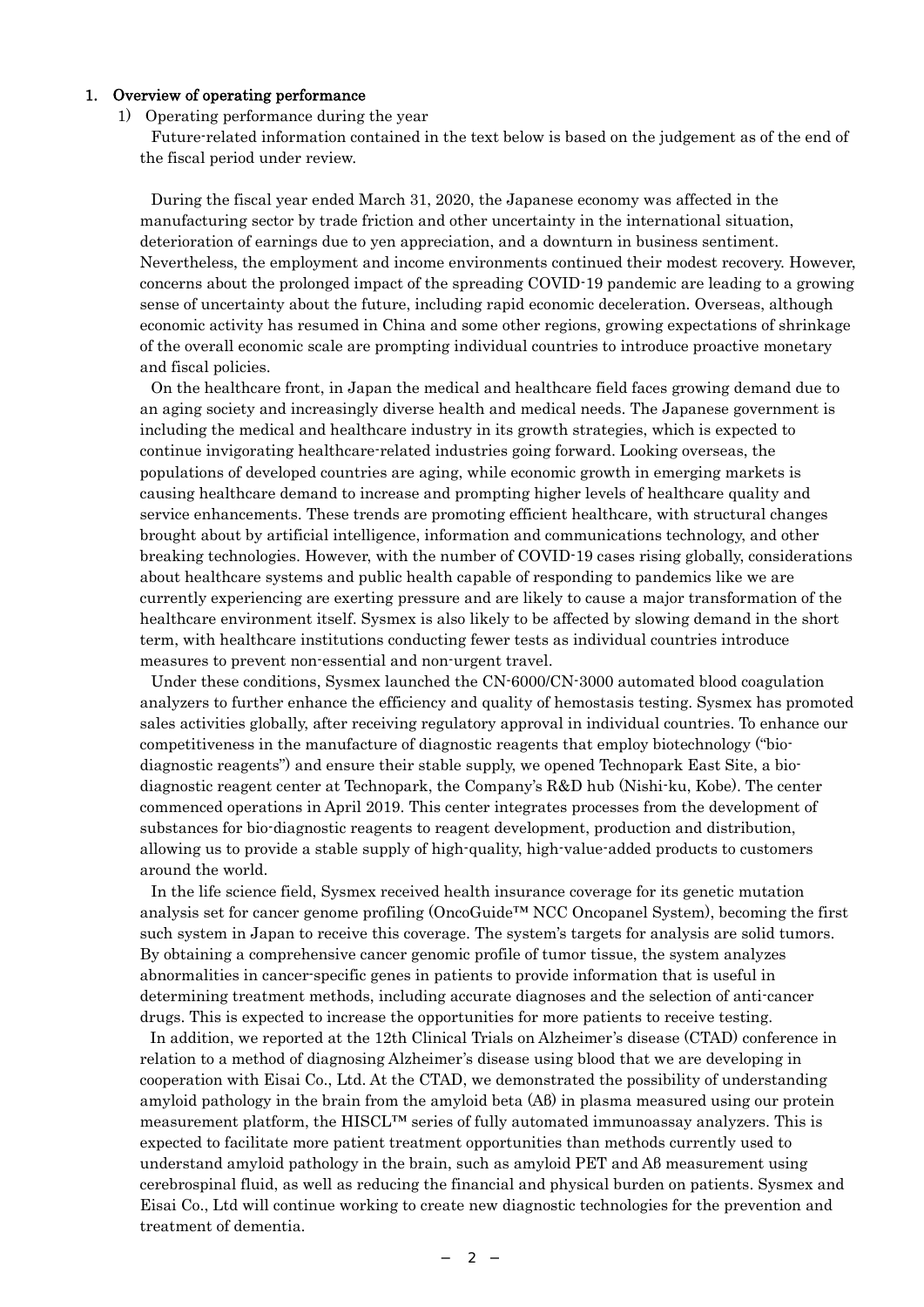To help prevent the spread of COVID-19, in March 2020 Sysmex became the first in Japan to obtained manufacturing and marketing approval for the COVID-19 test kit (2019-nCoV Fluorescence Detection Real-Time RT-PCR Kit). This product is already being supplied by BGI Genomics in more than 50 countries, and Sysmex has signed a basic distributor agreement to supply to product to clinical settings in Japan. Through the provision of this product, Sysmex will help build a COVID-19 clinical testing structure.

|       |                   |                                | Year ended<br>March 31, 2019  | Year ended<br>March 31, 2020   | YoY                           |                              |
|-------|-------------------|--------------------------------|-------------------------------|--------------------------------|-------------------------------|------------------------------|
|       |                   | Amount<br>(Millions of<br>yen) | Percentage of<br>total $(\%)$ | Amount<br>(Millions of<br>yen) | Percentage of<br>total $(\%)$ | (Previous)<br>$period = 100$ |
|       | Japan             | 44,071                         | 15.0                          | 46,725                         | 15.5                          | 106.0                        |
|       | Americas          | 70,518                         | 24.0                          | 71,037                         | 23.5                          | 100.7                        |
|       | <b>EMEA</b>       | 75,677                         | 25.8                          | 77,250                         | 25.6                          | 102.1                        |
|       | China             | 78,213                         | 26.7                          | 80,048                         | 26.5                          | 102.3                        |
|       | Asia Pacific      | 25,025                         | 8.5                           | 26,919                         | 8.9                           | 107.6                        |
|       | Overseas subtotal | 249,434                        | 85.0                          | 255,255                        | 84.5                          | 102.3                        |
| Total |                   | 293,506                        | 100.0                         | 301,980                        | 100.0                         | 102.9                        |

Net sales by destination

In Japan, instrument and reagent sales increased, centered on the hematology, hemostasis, immunochemistry and life science fields. As a result, sales in Japan rose 6.0% year on year, to ¥46,725 million.

Overseas, sales of reagents grew in the hematology field while decreasing mainly in the hemostasis field. Consequently, overseas sales rose 2.3% year on year, to ¥255,255 million. The overseas sales ratio fell 0.5 percentage point, to 84.5%.

As a result, during the fiscal year ended March 31, 2020, the Group recorded consolidated net sales of ¥301,980 million, up 2.9% year on year. Operating profit declined 9.8%, to ¥55,284 million; profit before tax decreased 14.7%, to ¥49,433 million; and profit attributable to owners of the parent fell 15.4%, to ¥34,883 million.

### Performance by segment

#### (1) Japan

In Japan, sales increased 7.4% year on year, to ¥50,540 million, benefiting from higher sales of instruments and reagents, mainly in the hematology and hemostasis fields, and sales of reagents increased in the immunochemistry field.

On the profit front, segment profit (operating profit) fell 7.0%, to ¥36,282 million, due to higher cost of sales and a rise in SG&A and R&D expenses, despite higher sales, including an increase in intragroup export sales.

(2) Americas

In North America, instrument sales were down, mainly in the hematology field, but higher sales of hematology reagents pushed up sales. In Central and South America, sales decreased as the result of lower instruments sales, mainly in the hematology field. As a result, overall sales in the Americas increased 0.4% year on year, to ¥66,189 million.

On the profit front, segment profit (operating profit) declined 20.2% year on year, to  $\text{\$2,856}$ million, as a result of increased cost of sales, as well as higher SG&A expenses.

(3) EMEA

Sales in the EMEA region expanded 1.3% year on year, to ¥78,596 million, helped by higher reagent sales in the hematology field and urinalysis sales rose due to direct sales in the United Kingdom and France, although sales of hematology instruments declined.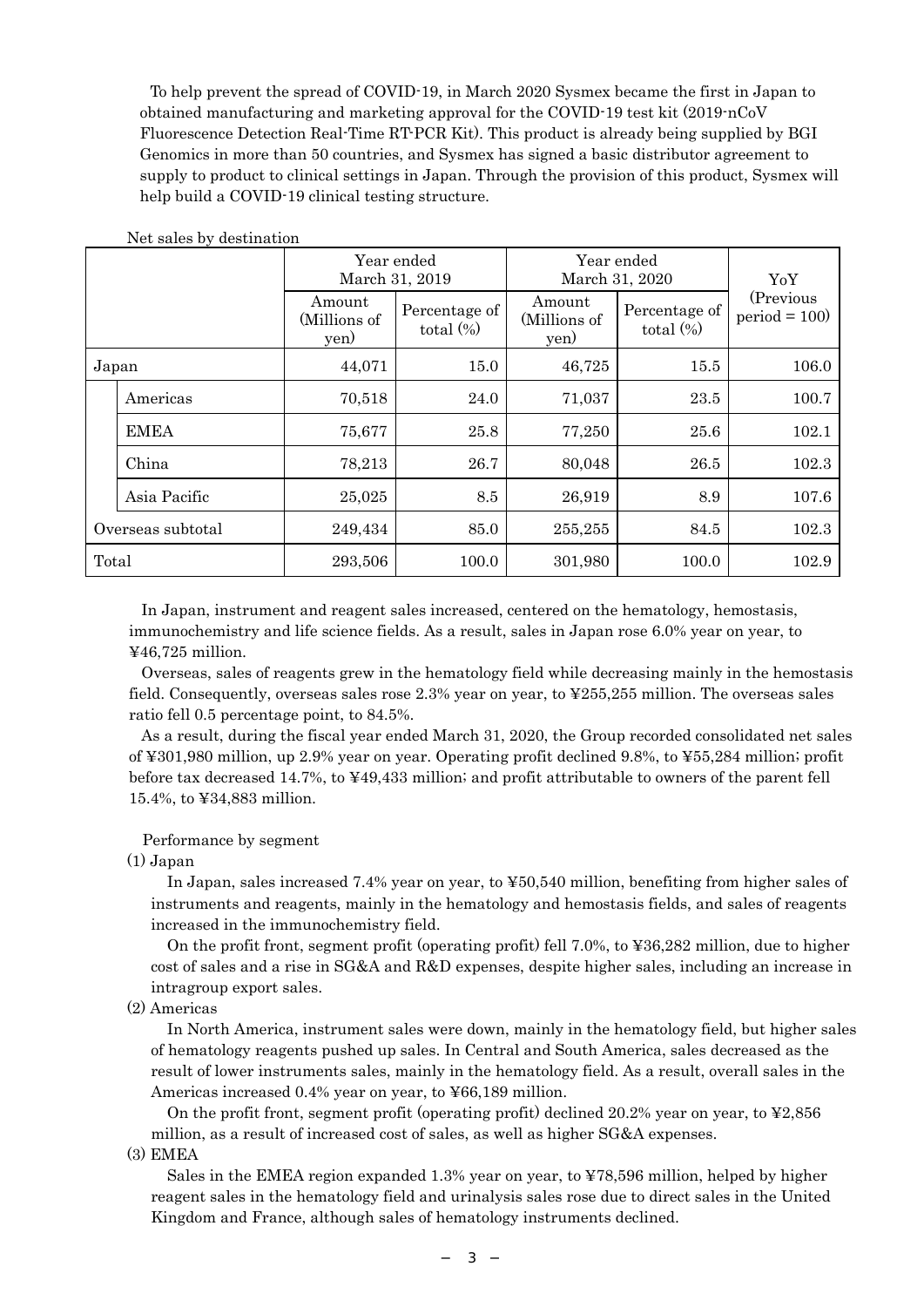On the profit front, higher sales and an improved cost of sales ratio led to an increase in gross profit, pushing segment profit (operating profit) up 17.7% year on year, to ¥8,347 million.

(4) China

In China, reagent sales decreased, mainly in the hemostasis field, while instrument sales in the hemostasis field rose and sales of reagents increased in the hematology and immunochemistry fields. As a result, sales increased 2.4% year on year, to ¥79,966 million.

On the profit front, a higher cost of sales due to a change in intragroup transaction prices caused segment profit (operating profit) to drop 37.3%, to ¥5,726 million.

#### (5) Asia Pacific

Instrument sales were down, mainly in the hematology, urinalysis and hemostasis fields. However, sales of reagents in the hematology field increased as the result of the prolonged impact of dengue fever in Southeast and South Asia, and due to a revised selling structure in India, leading to a 7.8% year on year rise in sales in the Asia Pacific region, to ¥26,687 million.

On the profit front, cost of sales expanded due to such factors as an increase in payments of Group trademark royalties and a rise in SG&A expenses. However, gross profit rose due to the higher sales, pushing segment profit (operating profit) up 0.2% year on year, to ¥3,119 million.

#### 2) Financial conditions at end of the year

As of March 31, 2020, total assets amounted to ¥389,291 million, up ¥42,516 million from March 31, 2019. As principal factors, cash and cash equivalents increased ¥5,530 million, inventories grew ¥8,071 million, property, plant and equipment rose ¥20,527 million, and intangible assets increased  $\text{\textless}=6,506$  million, while other short-term financial assets decreased  $\text{\textless}=7,223$  million.

Meanwhile, total liabilities as of March 31, 2020, were ¥110,944 million, up ¥29,351 million from their level one year earlier. Principal increases included a ¥16,935 million rise in lease liabilities (non-current), a ¥5,701 million increase in lease liabilities (current), and a ¥4,138 million increase in trade and other payables.

Total equity came to ¥278,347 million, up ¥13,164 million from March 31, 2019. Among principal reasons, retained earnings rose ¥19,876 million, while other components of equity declined ¥7,471 million. Equity attributable to owners of the parent to total assets fell 5.0 percentage points, from 76.3% on March 31, 2019 to 71.3% on March 31, 2020.

#### 3) Cash flows during the year

As of March 31, 2020, cash and cash equivalents amounted to  $\frac{1}{266,592}$  million, up  $\frac{1}{25,530}$  million from March 31, 2019.

Cash flows from various activities during the fiscal year are described in more detail below. (Cash flows from operating activities)

Net cash provided by operating activities was ¥53,182 million, up ¥8,439 million from the previous fiscal year. As principal factors, profit before tax provided ¥49,433 million (¥8,521 million less than in the preceding year), depreciation and amortization provided ¥23,955 million (¥8,112 million more than in the preceding year), an increase in trade receivables used  $\textless 44,423$  million (¥7,564 million less than in the previous year), an increase in inventories used ¥9,807 million (¥471 million provided in the previous year), an increase in trade payables provided ¥2,762 million (up  $\text{\textsterling}2,492$  million), an increase in contract liabilities provided  $\text{\textsterling}3,292$  million (used  $\text{\textsterling}703$  million), and income taxes paid used ¥16,208 million (down ¥1,096 million).

(Cash flows from investing activities)

Net cash used in investing activities was ¥25,906 million (decrease of ¥14,221 million). Among major factors, purchase of property, plant and equipment used ¥13,629 million (decrease of ¥5,096 million), purchase of intangible assets used ¥12,843 million (up ¥2,590 million), purchase of investments in equity instruments used  $\frac{1}{4}4.554$  million (up  $\frac{1}{2}2.238$  million), and proceeds from withdrawal of time deposits provided  $\frac{47,327 \text{ million}}{20,232 \text{ million}}$ . (Cash flows from financing activities)

Net cash used in financing activities was ¥20,597 million (up ¥6,507 million). This was mainly due to dividends paid of  $\text{\textsterling}15,028$  million (up  $\text{\textsterling}428$  million), and repayment of lease liabilities, which used ¥5,913 million.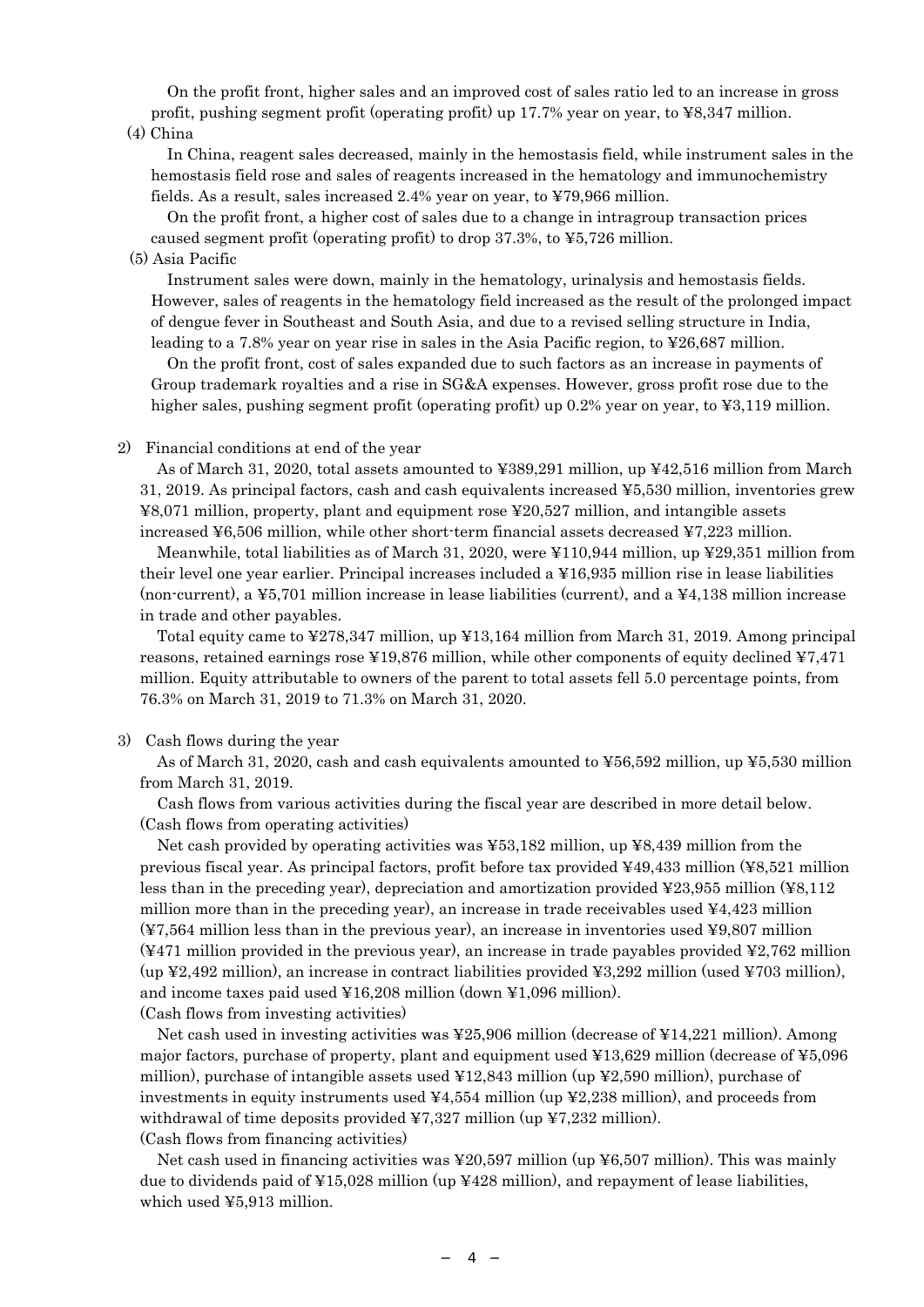### 4) Outlook for future

Concerns about the prolonged impact of the spreading COVID-19 pandemic, including the sudden deceleration of the global economy, are leading to a growing sense of uncertainty about the future. Sysmex operates in the healthcare segment, for which demand is expected to remain high over the long term. In the short term, however, we are likely to be affected by a decline in demand for testing at hospitals, as hospitals curtail consultations on illnesses other than COVID-19 and enact measures to limit non-essential and non-urgent testing. On the production front, our instrument and reagent factories continue to operate, and we have the parts and materials necessary to ensure production is not affected for the foreseeable future. Even so, delays in supply are expected, as worldwide lockdowns result in the stoppage of cargo shipments and a slowdown in customs clearance procedures.

Given this situation, our consolidated financial forecast for the fiscal year ending March 31, 2021 is undetermined. Although we are currently investigating the impact of the global COVID-19 pandemic on customers' capital expenditure and demand trends, rationally calculating a financial forecast is problematic at present. We will promptly disclose our financial forecast once calculation becomes possible.

### 2. Basic perspective on selection of accounting standards

The Sysmex Group voluntarily adopted IFRS from the fiscal year ended March 31, 2017. Our aim is to increase convenience to shareholders and investors in Japan and overseas by enhancing the international comparability of our financial information in capital markets.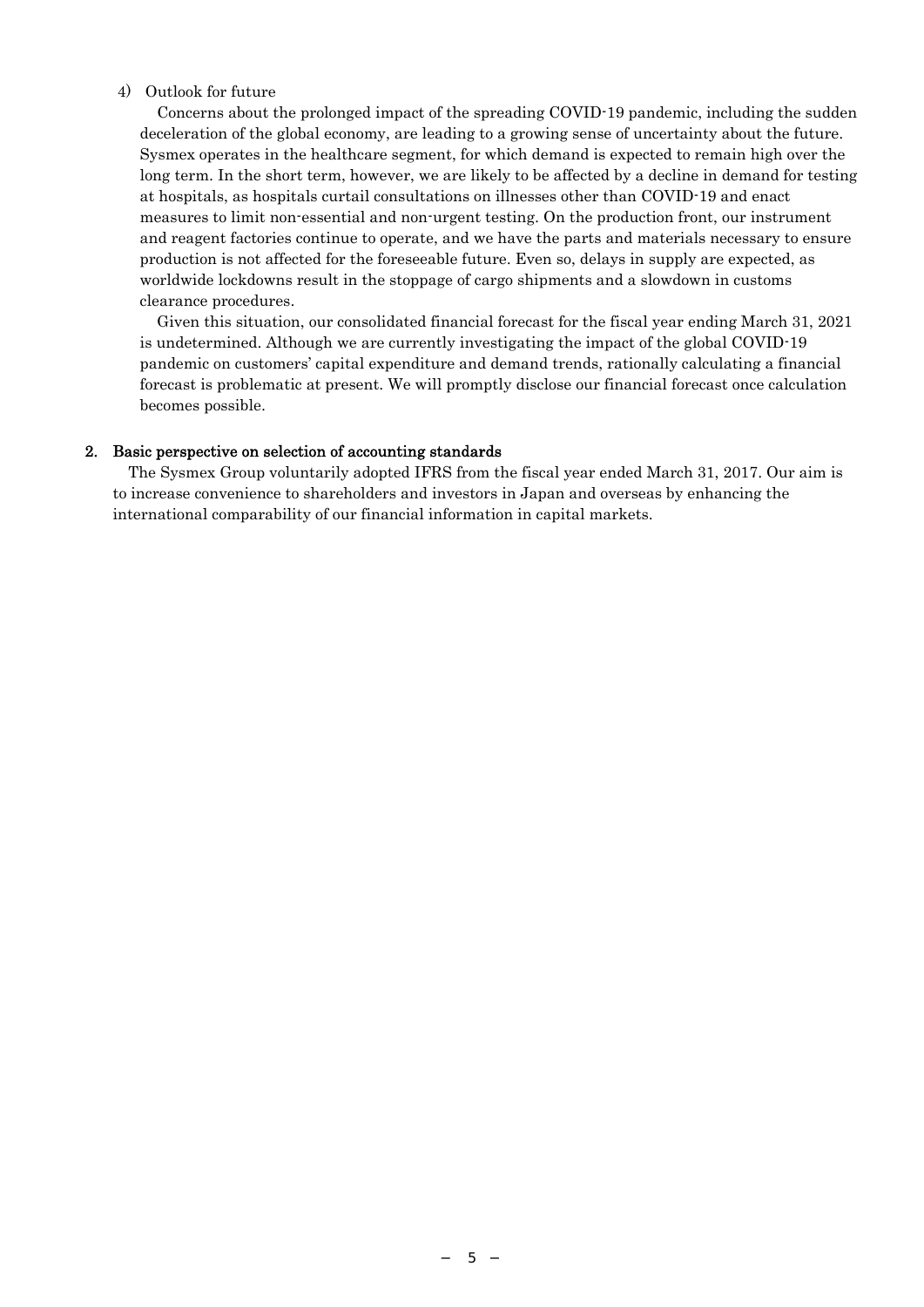# 3. Consolidated financial statements and notes

1) Consolidated statement of financial position

|                                                      |                         | (Unit: Millions of yen) |
|------------------------------------------------------|-------------------------|-------------------------|
|                                                      | As of<br>March 31, 2019 | As of<br>March 31, 2020 |
| Assets                                               |                         |                         |
| Current assets                                       |                         |                         |
| Cash and cash equivalents                            | 51,062                  | 56,592                  |
| Trade and other receivables                          | 84,247                  | 85,650                  |
| Inventories                                          | 40,231                  | 48,303                  |
| Other short-term financial assets                    | 7,644                   | 421                     |
| Income taxes receivable                              | 412                     | 546                     |
| Other current assets                                 | 11,824                  | 14,191                  |
| Total current assets                                 | 195,423                 | 205,704                 |
| Non-current assets                                   |                         |                         |
| Property, plant and equipment                        | 76,312                  | 96,839                  |
| Goodwill                                             | 11,917                  | 11,271                  |
| Intangible assets                                    | 33,037                  | 39,543                  |
| Investments accounted for using the<br>equity method | 634                     | 2,945                   |
| Trade and other receivables                          | 12,202                  | 12,845                  |
| Other long-term financial assets                     | 7,050                   | 6,192                   |
| Asset for retirement benefits                        | 917                     | 897                     |
| Other non-current assets                             | 3,456                   | 5,810                   |
| Deferred tax assets                                  | 5,823                   | 7,240                   |
| Total non-current assets                             | 151,352                 | 183,586                 |
| Total assets                                         | 346,775                 | 389,291                 |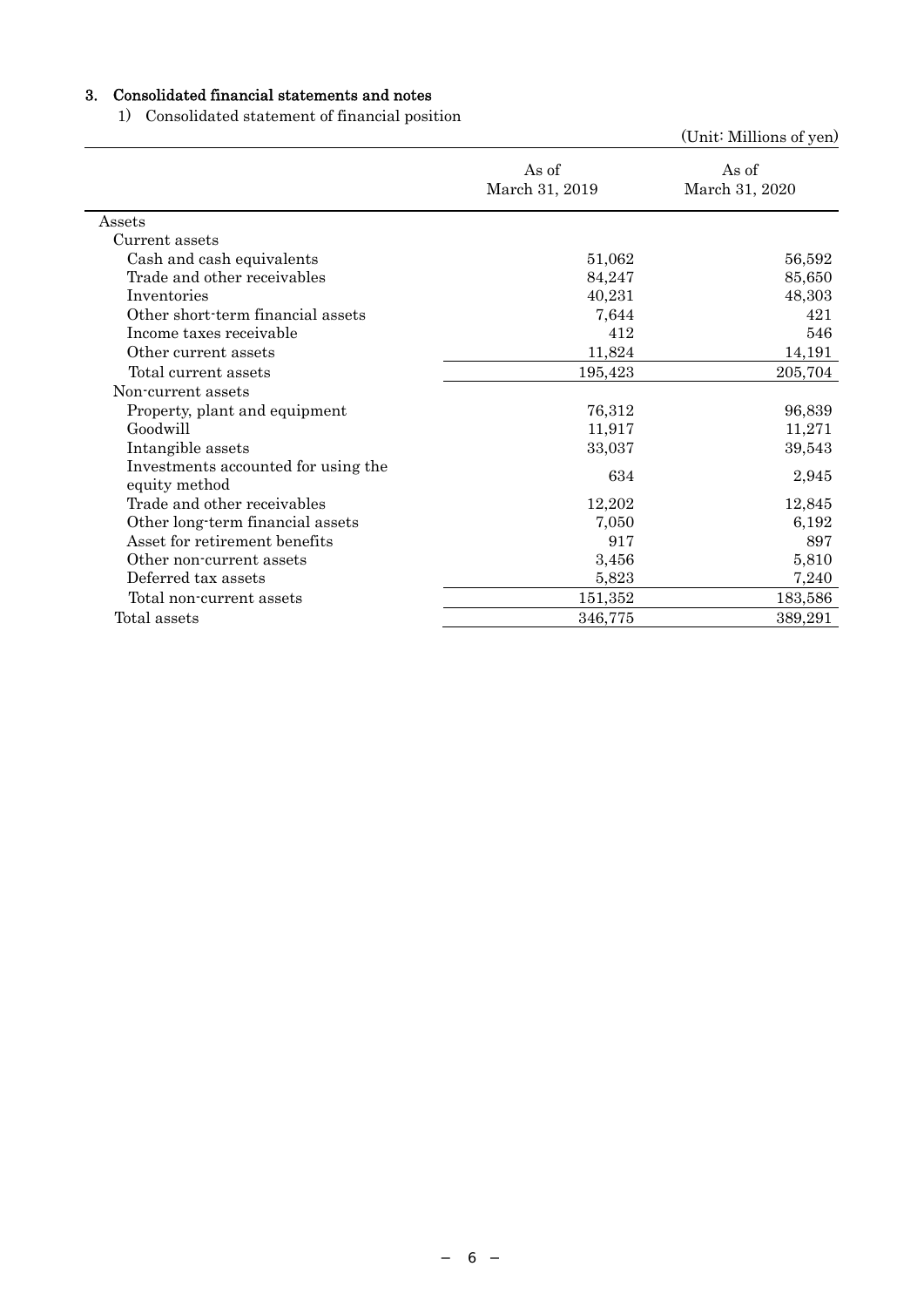|                                             |                         | (Unit: Millions of yen) |
|---------------------------------------------|-------------------------|-------------------------|
|                                             | As of<br>March 31, 2019 | As of<br>March 31, 2020 |
| Liabilities and equity                      |                         |                         |
| Liabilities                                 |                         |                         |
| Current liabilities                         |                         |                         |
| Trade and other payables                    | 29,778                  | 33,917                  |
| Lease liabilities                           |                         | 5,701                   |
| Other short-term financial liabilities      | 806                     | 552                     |
| Income taxes payable                        | 6,947                   | 5,673                   |
| Provisions                                  | 693                     | 751                     |
| Contract liabilities                        | 9,303                   | 12,001                  |
| Accrued expenses                            | 10,791                  | 12,508                  |
| Accrued bonuses                             | 7,670                   | 7,591                   |
| Other current liabilities                   | 5,257                   | 5,448                   |
| Total current liabilities                   | 71,247                  | 84,145                  |
| Non-current liabilities                     |                         |                         |
| Lease liabilities                           |                         | 16,935                  |
| Other long-term financial liabilities       | 415                     | 269                     |
| Liability for retirement benefits           | 857                     | 925                     |
| Provisions                                  | 226                     | 255                     |
| Other non-current liabilities               | 3,203                   | 2,061                   |
| Deferred tax liabilities                    | 5,642                   | 6,351                   |
| Total non-current liabilities               | 10,345                  | 26,798                  |
| Total liabilities                           | 81,592                  | 110,944                 |
| Equity                                      |                         |                         |
| Equity attributable to owners of the parent |                         |                         |
| Capital stock                               | 12,654                  | 12,877                  |
| Capital surplus                             | 17,876                  | 18,487                  |
| Retained earnings                           | 241,445                 | 261,321                 |
| Treasury stock                              | (302)                   | (306)                   |
| Other components of equity                  | (7,225)                 | (14, 697)               |
| Total equity attributable to owners of the  |                         |                         |
| parent                                      | 264,448                 | 277,683                 |
| Non-controlling interests                   | 733                     | 663                     |
| Total equity                                | 265,182                 | 278,347                 |
| Total liabilities and equity                | 346,775                 | 389,291                 |
|                                             |                         |                         |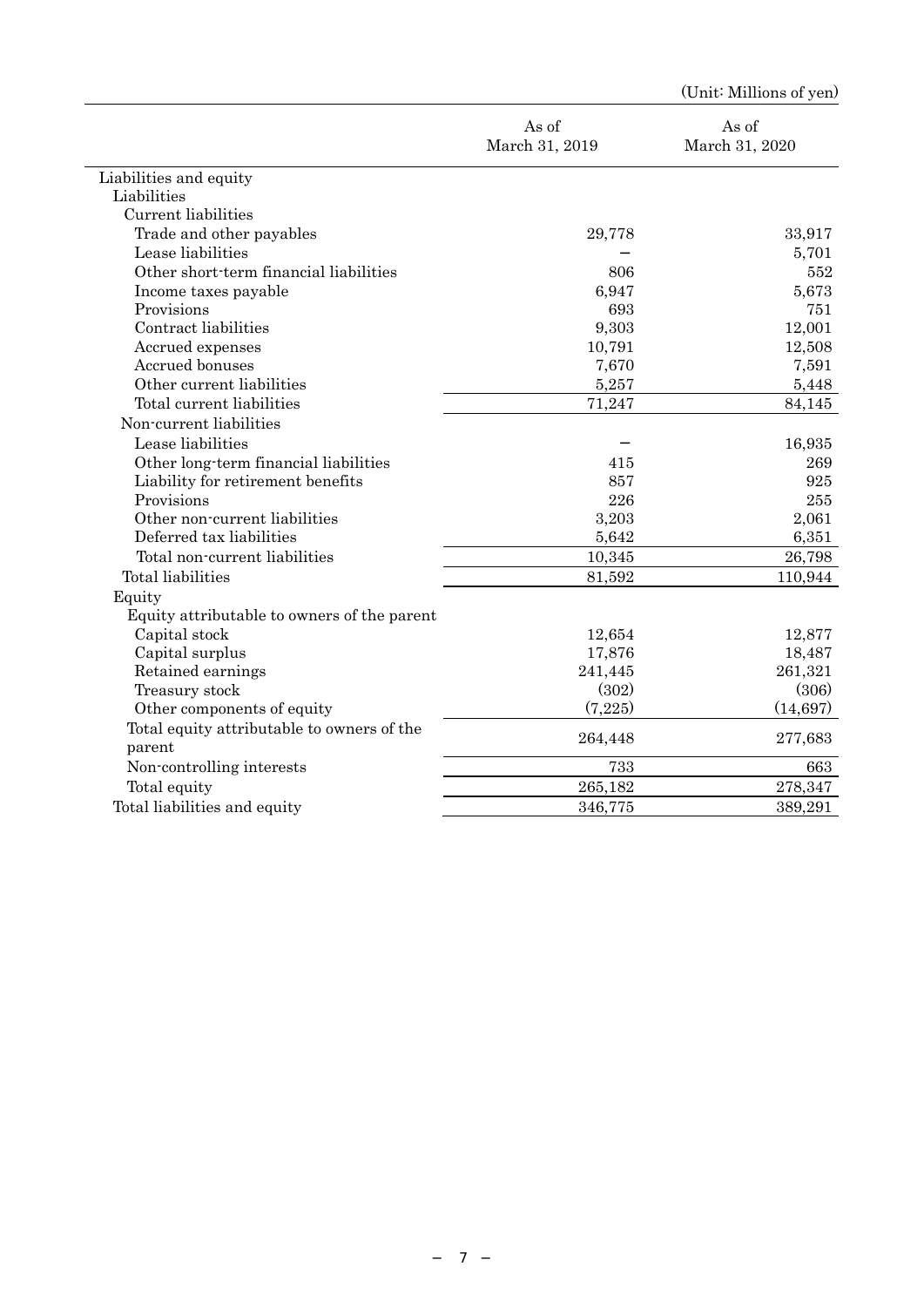# 2) Consolidated statement of income

|                                                 | Year ended<br>March 31, 2019 | Year ended<br>March 31, 2020 |
|-------------------------------------------------|------------------------------|------------------------------|
| Net sales                                       | 293,506                      | 301,980                      |
| Cost of sales                                   | 131,899                      | 142,173                      |
| Gross profit                                    | 161,606                      | 159,807                      |
| Selling, general and administrative<br>expenses | 81,230                       | 83,545                       |
| Research and development expenses               | 19,578                       | 21,761                       |
| Other operating income                          | 1,610                        | 1,486                        |
| Other operating expenses                        | 1,126                        | 702                          |
| Operating profit                                | 61,282                       | 55,284                       |
| Financial income                                | 442                          | 595                          |
| Financial expenses                              | 390                          | 1,031                        |
| Share of profit (loss) on equity method         | (1,793)                      | (2,398)                      |
| Foreign exchange gain (loss)                    | (1,585)                      | (3,017)                      |
| Profit before tax                               | 57,955                       | 49,433                       |
| Income tax expenses                             | 16,789                       | 14,619                       |
| Profit                                          | 41,166                       | 34,813                       |
| Profit attributable to                          |                              |                              |
| Owners of the parent                            | 41,224                       | 34,883                       |
| Non-controlling interests                       | (58)                         | (69)                         |
| Profit                                          | 41,166                       | 34,813                       |
|                                                 |                              | (Unit: Yen)                  |
| Earnings per share                              |                              |                              |
| <b>Basic</b>                                    | 197.60                       | 167.10                       |
| Diluted                                         | 197.29                       | 166.93                       |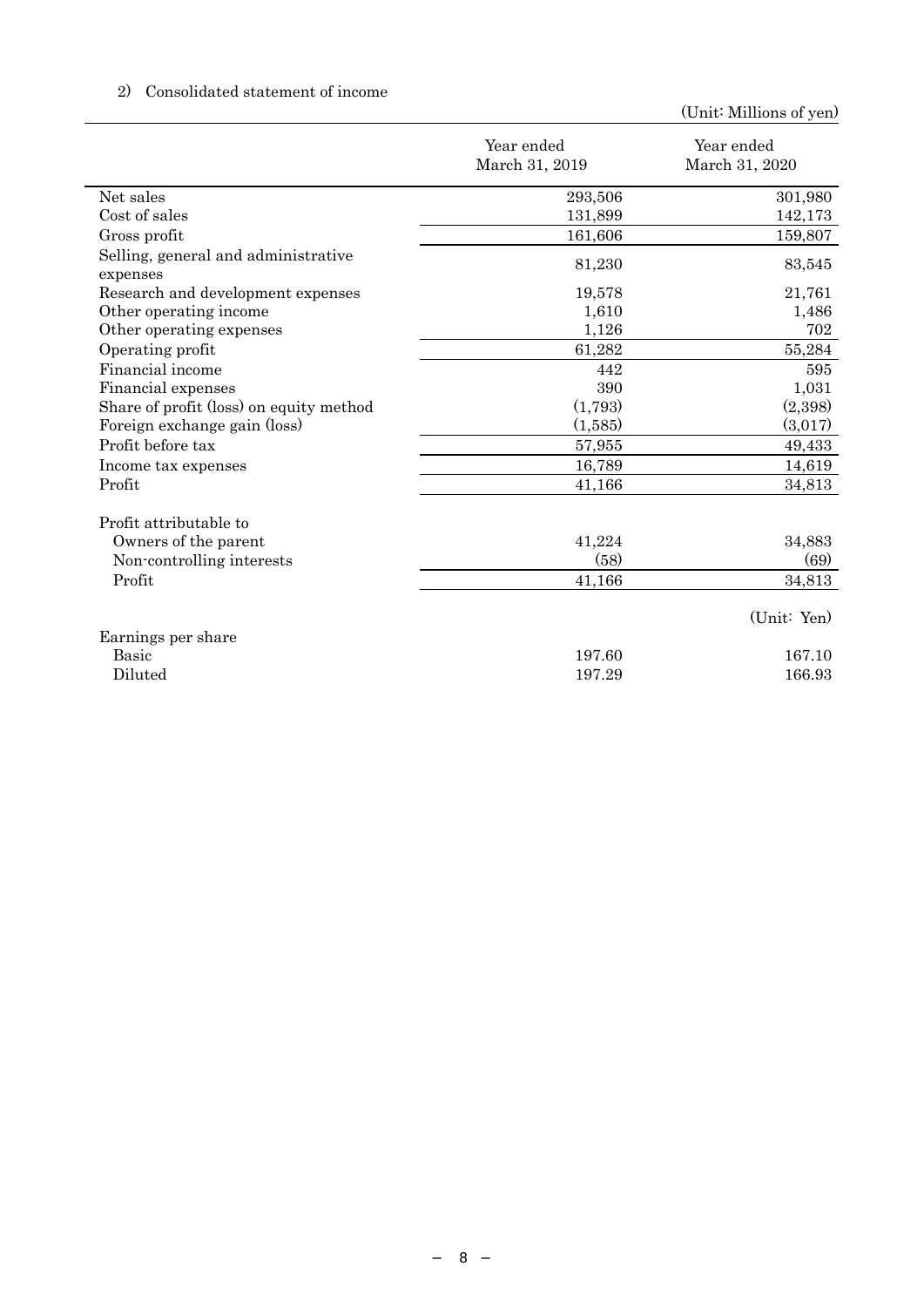|                                        |                              | (OTHE MITHOUS OF YEAR)       |
|----------------------------------------|------------------------------|------------------------------|
|                                        | Year ended<br>March 31, 2019 | Year ended<br>March 31, 2020 |
| Profit                                 | 41,166                       | 34,813                       |
| Other comprehensive income             |                              |                              |
| Items that will not be reclassified    |                              |                              |
| subsequently to profit or loss         |                              |                              |
| Net gain (loss) on financial assets    |                              |                              |
| measured at fair value through other   | (379)                        | (588)                        |
| comprehensive income                   |                              |                              |
| Remeasurements of defined benefit      | 113                          | 21                           |
| plans                                  |                              |                              |
| Total                                  | (266)                        | (567)                        |
| Items that may be reclassified         |                              |                              |
| subsequently to profit or loss         |                              |                              |
| Exchange differences on translation of | (3,000)                      | (6,882)                      |
| foreign operations                     |                              |                              |
| Share of other comprehensive           |                              |                              |
| income of investments accounted for    | $\overline{2}$               | (0)                          |
| using the equity method                |                              |                              |
| Total                                  | (2,998)                      | (6,883)                      |
| Total other comprehensive income       | (3,264)                      | (7, 450)                     |
| Comprehensive income                   | 37,901                       | 27,363                       |
| Comprehensive income attributable to   |                              |                              |
| Owners of the parent                   | 37,959                       | 27,433                       |
| Non-controlling interests              | (58)                         | (69)                         |
| Comprehensive income                   | 37,901                       | 27,363                       |

# 3) Consolidated statement of comprehensive income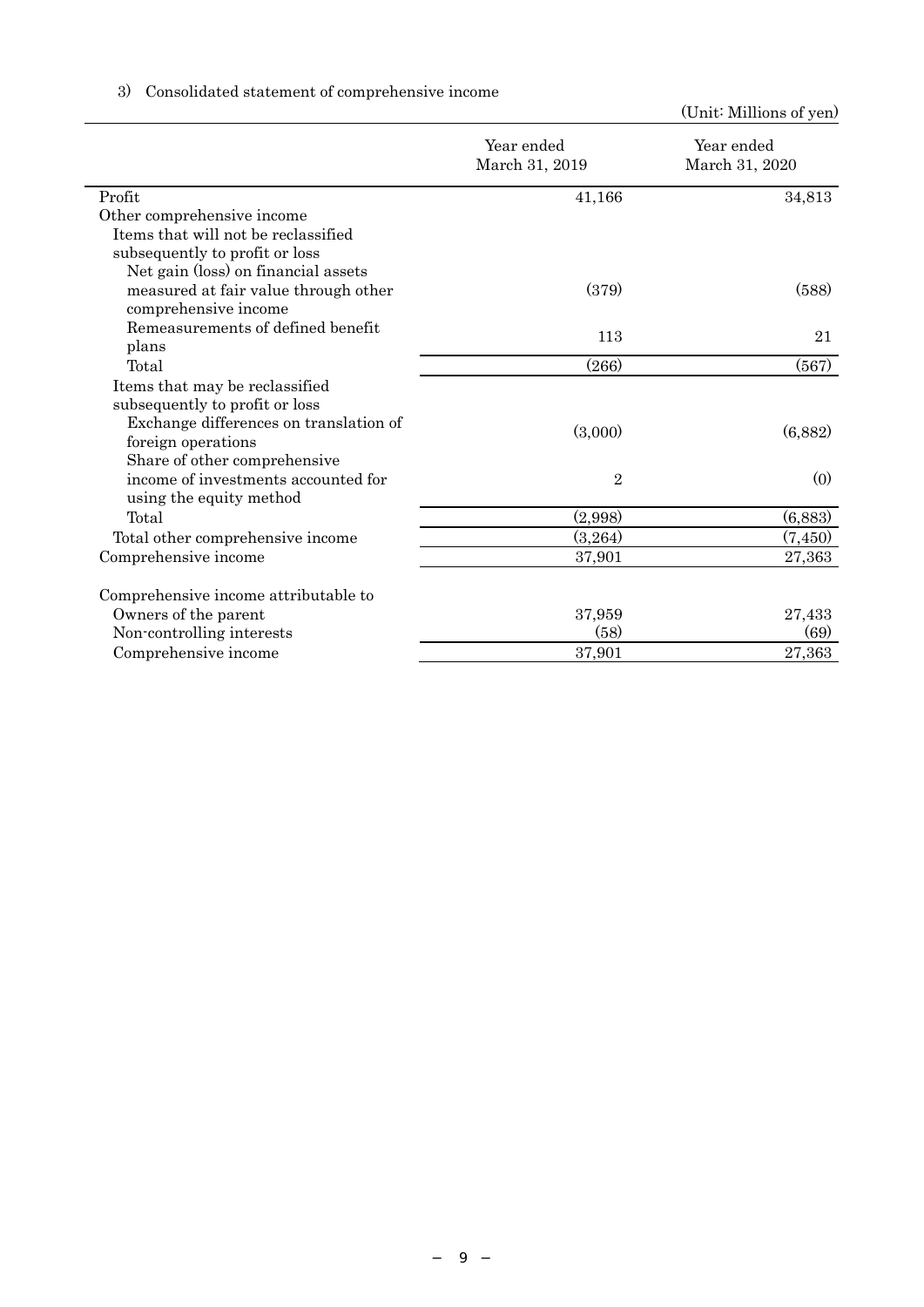## 4) Consolidated statement of changes in equity For the year ended March 31, 2019

|                         |                  | Equity attributable to owners of the parent |                                                       |       |                           |          |                                  |                 |
|-------------------------|------------------|---------------------------------------------|-------------------------------------------------------|-------|---------------------------|----------|----------------------------------|-----------------|
|                         | Capital<br>stock |                                             | Capital Retained Treasury compone<br>surplus earnings | stock | Other<br>nts of<br>equity | Total    | Non-<br>controlling<br>interests | Total<br>equity |
| As of April 1, 2018     | 12,276           | 17,664                                      | 214,952                                               | (295) | (3,847)                   | 240,749  |                                  | 693 241,443     |
| Cumulative effects of   |                  |                                             |                                                       |       |                           |          |                                  |                 |
| changes in accounting   |                  |                                             | (244)                                                 |       |                           | (244)    |                                  | (244)           |
| policies                |                  |                                             |                                                       |       |                           |          |                                  |                 |
| Restated balance        | 12,276           | 17,664                                      | 214,707                                               | (295) | (3,847)                   | 240,504  | 693                              | 241,198         |
| Profit                  |                  |                                             | 41,224                                                |       |                           | 41,224   | (58)                             | 41,166          |
| Other comprehensive     |                  |                                             |                                                       |       | (3,264)                   | (3,264)  | (0)                              | (3,264)         |
| income                  |                  |                                             |                                                       |       |                           |          |                                  |                 |
| Comprehensive income    |                  |                                             | 41,224                                                |       | (3,264)                   | 37,959   | (58)                             | 37,901          |
| Exercise of warrants    | 378              | 212                                         |                                                       |       |                           | 590      |                                  | 590             |
| Share-based payment     |                  |                                             |                                                       |       |                           |          |                                  |                 |
| transactions            |                  |                                             |                                                       |       |                           |          |                                  |                 |
| Cash dividends          |                  |                                             | (14,600)                                              |       |                           | (14,600) |                                  | (14,600)        |
| Purchase of treasury    |                  |                                             |                                                       | (6)   |                           | (6)      |                                  | (6)             |
| stock                   |                  |                                             |                                                       |       |                           |          |                                  |                 |
| Transfer to retained    |                  |                                             | 113                                                   |       | (113)                     |          |                                  |                 |
| earnings                |                  |                                             |                                                       |       |                           |          |                                  |                 |
| Establishment of        |                  |                                             |                                                       |       |                           |          |                                  |                 |
| subsidiary with non-    |                  |                                             |                                                       |       |                           |          | 98                               | 98              |
| controlling interests   |                  |                                             |                                                       |       |                           |          |                                  |                 |
| Total transactions with | 378              | 212                                         | (14, 486)                                             | (6)   | (113)                     | (14,015) |                                  | 98 (13,917)     |
| the owners              |                  |                                             |                                                       |       |                           |          |                                  |                 |
| As of March 31, 2019    | 12,654           | 17,876                                      | 241,445                                               | (302) | (7,225)                   | 264,448  |                                  | 733 265,182     |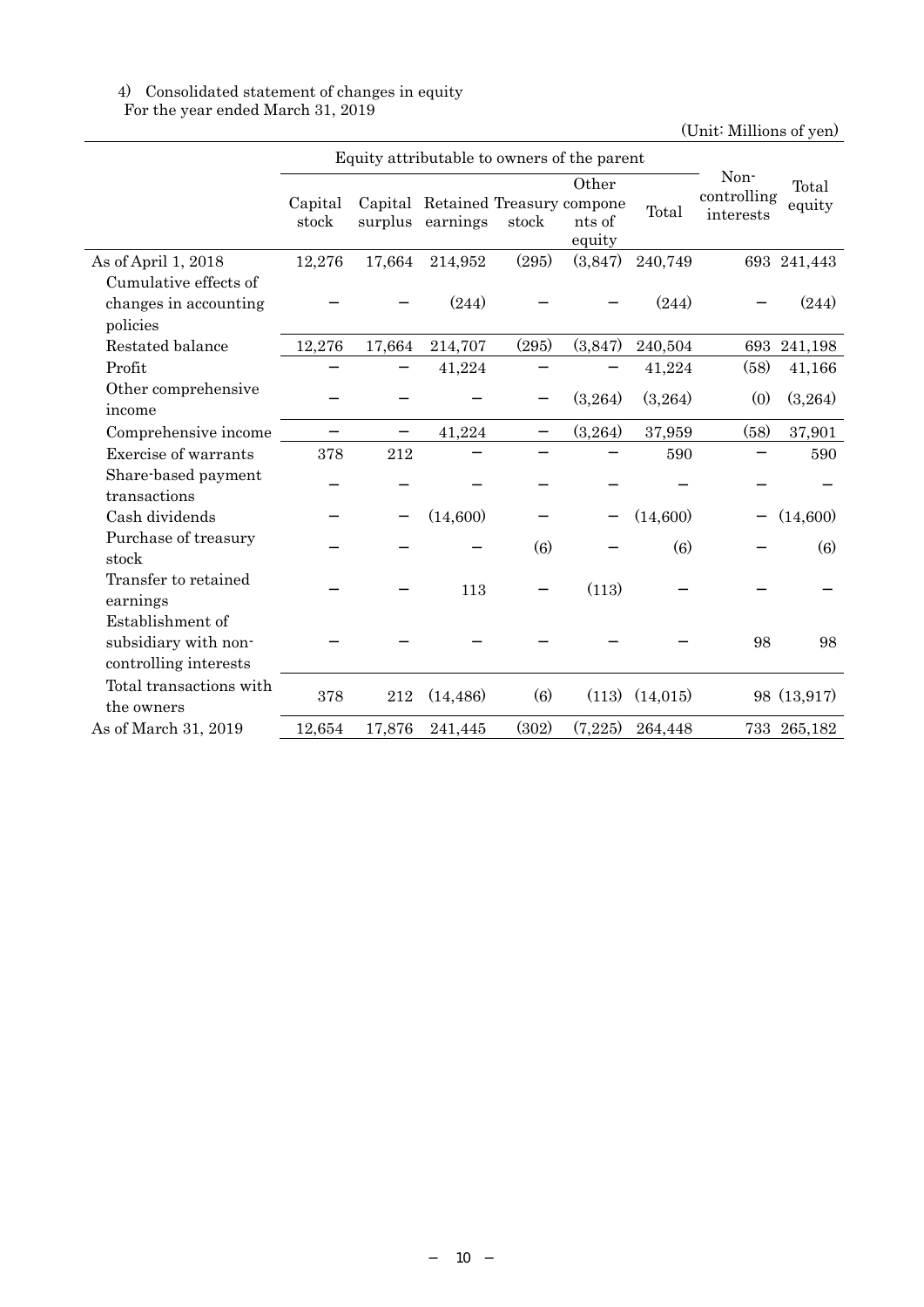|                                                                   |                  | Equity attributable to owners of the parent |                                                       |       |                           |           |                                  |                 |
|-------------------------------------------------------------------|------------------|---------------------------------------------|-------------------------------------------------------|-------|---------------------------|-----------|----------------------------------|-----------------|
|                                                                   | Capital<br>stock |                                             | Capital Retained Treasury compone<br>surplus earnings | stock | Other<br>nts of<br>equity | Total     | Non-<br>controlling<br>interests | Total<br>equity |
| As of April 1, 2019                                               | 12,654           | 17,876                                      | 241,445                                               | (302) | (7,225)                   | 264,448   |                                  | 733 265,182     |
| Cumulative effects of                                             |                  |                                             |                                                       |       |                           |           |                                  |                 |
| changes in accounting                                             |                  |                                             |                                                       |       |                           |           |                                  |                 |
| policies                                                          |                  |                                             |                                                       |       |                           |           |                                  |                 |
| Restated balance                                                  | 12,654           | 17,876                                      | 241,445                                               | (302) | (7,225)                   | 264,448   | 733                              | 265,182         |
| Profit                                                            |                  |                                             | 34,883                                                |       |                           | 34,883    | (69)                             | 34,813          |
| Other comprehensive<br>income                                     |                  |                                             |                                                       |       | (7,450)                   | (7,450)   | $\overline{0}$                   | (7,450)         |
| Comprehensive income                                              |                  |                                             | 34,883                                                |       | (7,450)                   | 27,433    | (69)                             | 27,363          |
| Exercise of warrants                                              | 223              | 125                                         |                                                       |       |                           | 348       |                                  | 348             |
| Share-based payment<br>transactions                               |                  | 485                                         |                                                       |       |                           | 485       |                                  | 485             |
| Cash dividends                                                    |                  |                                             | (15,028)                                              |       |                           | (15,028)  |                                  | (15,028)        |
| Purchase of treasury<br>stock                                     |                  |                                             |                                                       | (3)   |                           | (3)       |                                  | (3)             |
| Transfer to retained<br>earnings                                  |                  |                                             | 21                                                    |       | (21)                      |           |                                  |                 |
| Establishment of<br>subsidiary with non-<br>controlling interests |                  |                                             |                                                       |       |                           |           |                                  |                 |
| Total transactions with<br>the owners                             | 223              | 610                                         | (15,006)                                              | (3)   | (21)                      | (14, 198) |                                  | (14, 198)       |
| As of March 31, 2020                                              | 12,877           | 18,487                                      | 261,321                                               | (306) | (14, 697)                 | 277,683   |                                  | 663 278,347     |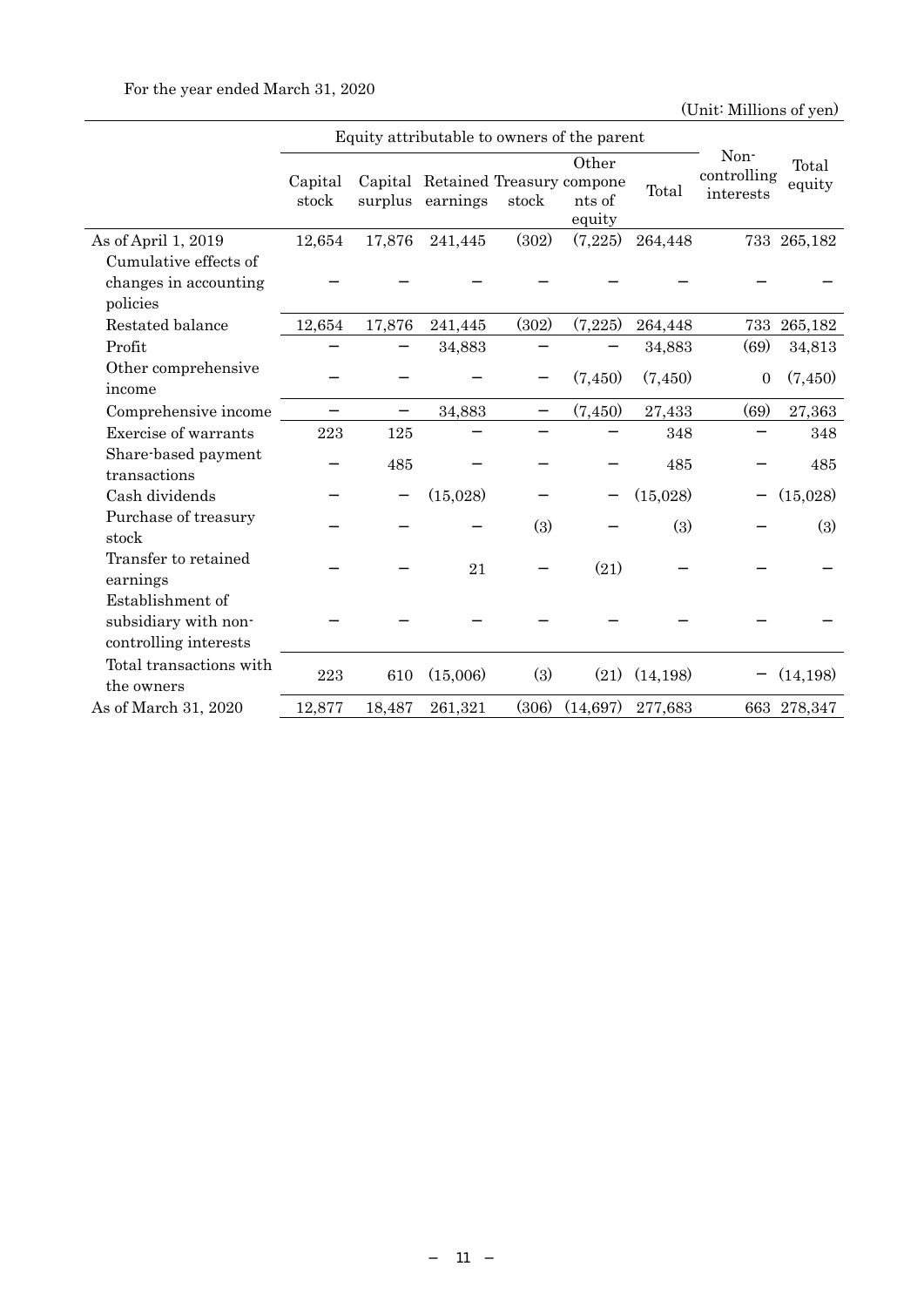|                                                                          | Year ended<br>March 31, 2019 | Year ended<br>March 31, 2020 |
|--------------------------------------------------------------------------|------------------------------|------------------------------|
| Cash flows from operating activities                                     |                              |                              |
| Profit before tax                                                        | 57,955                       | 49,433                       |
| Depreciation and amortization                                            | 15,842                       | 23,955                       |
| Interest and dividends income                                            | (331)                        | (343)                        |
| Interest expenses                                                        | 70                           | 911                          |
| Share of loss (profit) on equity method                                  | 1,793                        | 2,398                        |
| Decrease (increase) in trade receivables                                 | (11,988)                     | (4, 423)                     |
| Decrease (increase) in inventories                                       | 471                          | (9,807)                      |
| Increase (decrease) in trade payables                                    | 269                          | 2,762                        |
| Increase (decrease) in accrued expenses                                  | 186                          | 2,212                        |
| Decrease/increase in consumption taxes<br>receivable/payable             | (1,679)                      | (1,134)                      |
| Decrease (increase) in asset for                                         | 47                           | 50                           |
| retirement benefits<br>Increase (decrease) in contract liabilities       | (703)                        |                              |
| Increase (decrease) in accrued bonuses                                   | 201                          | 3,292<br>102                 |
| Other net                                                                | (296)                        | 505                          |
| Subtotal                                                                 |                              |                              |
| Interest and dividend received                                           | 61,839<br>269                | 69,914<br>280                |
| Interest paid                                                            | (60)                         | (804)                        |
| Income taxes paid                                                        | (17,305)                     | (16,208)                     |
| Net cash provided by (used in) operating                                 |                              |                              |
| activities                                                               | 44,743                       | 53,182                       |
| Cash flows from investing activities                                     |                              |                              |
| Purchase of property, plant and<br>equipment                             | (18, 726)                    | (13,629)                     |
| Proceeds from sales of property, plant and                               |                              |                              |
| equipment                                                                | 491                          | 325                          |
| Purchase of intangible assets                                            | (10, 252)                    | (12, 843)                    |
| Payments resulting in an increase in                                     | (1, 441)                     | (2, 487)                     |
| long-term prepaid expenses                                               |                              |                              |
| Purchase of investments in equity<br>instruments                         | (2,315)                      | (4,554)                      |
| Acquisitions of subsidiaries or other                                    | (20)                         |                              |
| businesses<br>Payments into time deposits                                | (7, 737)                     | (231)                        |
| Proceeds from withdrawal of time                                         |                              |                              |
| deposits                                                                 | 94                           | 7,327                        |
| Other net                                                                | (220)                        | 185                          |
| Net cash provided by (used in) investing<br>activities                   | (40, 128)                    | (25,906)                     |
| Cash flows from financing activities                                     |                              |                              |
| Exercise of warrants                                                     | 590                          | 348                          |
| Dividends paid                                                           | (14,600)                     | (15,028)                     |
| Repayments of lease liabilities                                          |                              | (5,913)                      |
| Other net                                                                | (81)                         | (3)                          |
| Net cash provided by (used in) financing<br>activities                   | (14,090)                     | (20,597)                     |
| Foreign currency translation adjustments<br>on cash and cash equivalents | (907)                        | (1, 147)                     |
| Net increase (decrease) in cash and cash<br>equivalents                  | (10, 382)                    | 5,530                        |
| Cash and cash equivalents, beginning of<br>term                          | 61,444                       | 51,062                       |
| Cash and cash equivalents, end of term                                   | 51,062                       | 56,592                       |

## 5) Consolidated statement of cash flows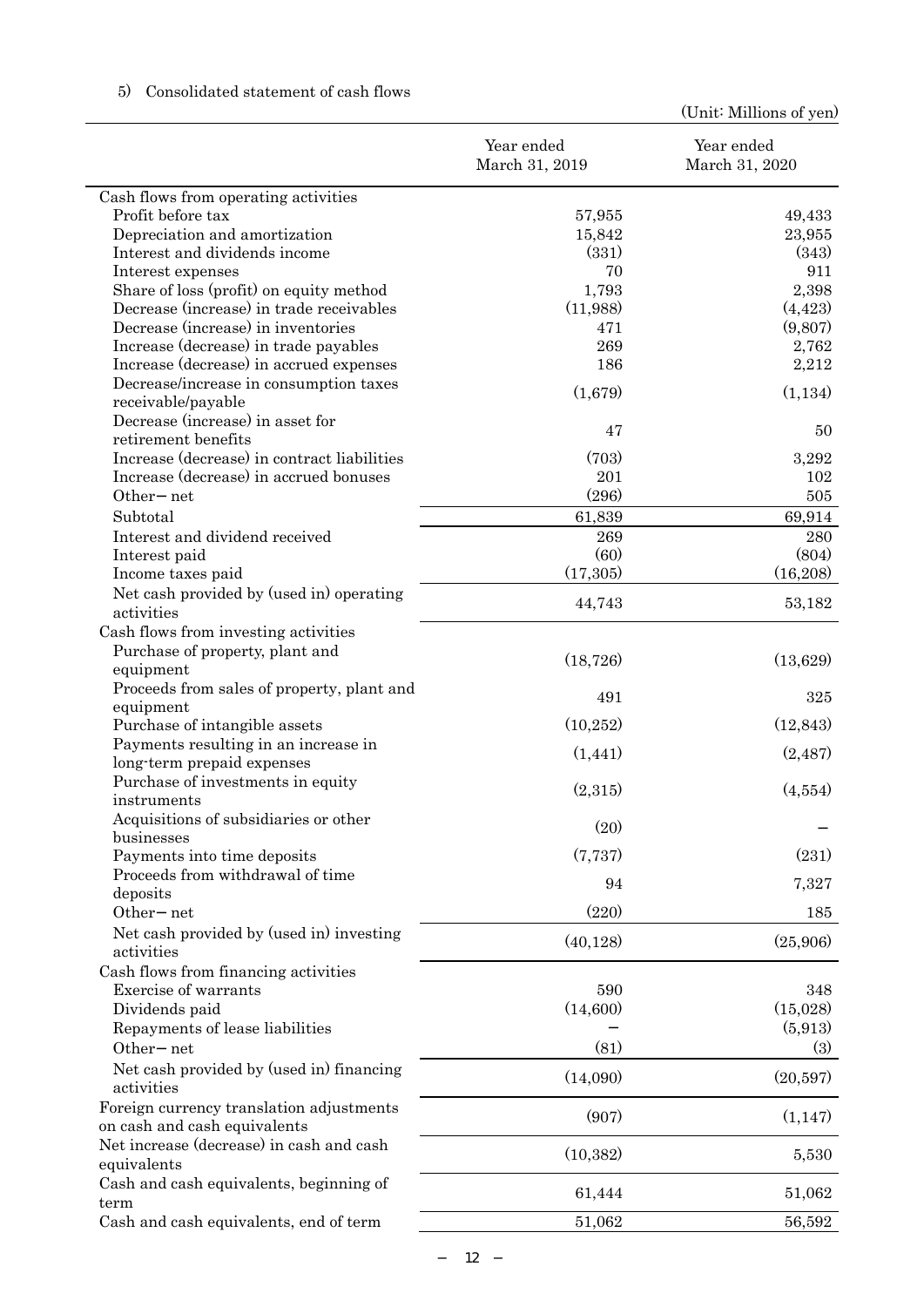- 6) Notes to the consolidated financial statements
	- 1. Notes related to the going concern assumption Not applicable
	- 2. Changes in accounting policies

The Sysmex Group, on a consolidated basis, is applying IFRS 16 (Leases) from the fiscal year ending March 31, 2020. Upon the adoption of IFRS 16, rather than making an adjusted restatement of comparative information as recognized under previous measures, we have adopted the method of recognizing the cumulative impact of adopting this standard on the initial balance of retained earnings at the date of adoption (retrospective restatement approach).

For the fiscal year ended March 31, 2019, the Sysmex Group has applied IAS 17 (Lease) and classifies as finance leases those lease agreements for which substantially all risk and economic benefits transfer to the lessee. Lease assets are initially recognized at the lower of the fair value of the leased property or the aggregate present value of the minimum lease payments. Lease agreements other than finance leases are classified as operating leases and are not presented in the consolidated statement of financial position for the Sysmex Group. Lease payments for operating leases are recognized as expenses using the straight-line method over the lease period.

For the fiscal year ended March 31, 2020, based on IFRS 16 the Sysmex Group determines at the time of entering an agreement whether the agreement is a lease or is included within a lease. If the right to control the use of an asset specified by an agreement in exchange for consideration over a certain period of time is transferred, that agreement is determined to be a lease or included within a lease. Agreements entered into during or prior to the fiscal year ended March 31, 2019 apply the short-cut method, maintaining the previously determined practice as to whether or not a transaction is a lease.

If the agreement is determined to be a lease or included within a lease, right-of-use assets and lease liabilities are recognized on the starting date of the lease. Lease liabilities are initially measured at the discounted present value of the lease fees outstanding as of the starting date of the lease. The right-of-use asset is initially measured at cost, which comprises the amount of the initial measurement of the lease liability, any initial direct costs incurred and prepaid lease payments, etc. These assets are amortized regularly from the starting date of the lease over the economic useful life or the lease period, whichever is shorter. The Sysmex Group does not recognize as right-of-use assets and lease liabilities leases that have a lease period of less than 12 months and for which the value of the underlying asset is small. These leases are recognized as expenses, using the straight-line method over the lease period.

As a result of recognition and measurement in accordance with IFRS 16, right-of-use assets in the consolidated statement of financial position at the beginning of the fiscal year were  $\frac{121,298}{2}$ million higher, and lease liabilities were ¥22,786 million higher. In the consolidated statement of financial position, right-of-use assets are included in property, plant and equipment. In the consolidated statement of income, the impact on operating profit and profit for the fiscal year was negligible.

#### 3. Segment information

1) Overview of reportable segments

The Group's reportable segments are the business units of the Group for which discrete financial information is available and whose operating results are regularly reviewed by the Managing Board to make decisions about resources to be allocated to the segment and assess its performance.

The Group is primarily engaged in the manufacture and sale of diagnostic instruments and reagents. These businesses are conducted in Japan by the Company, and in the Americas, EMEA, China and the Asia Pacific by regional headquarters established in those regions. These companies formulate comprehensive strategies tailored to regional characteristics and conduct business activities accordingly. Regional headquarters and other domestic and overseas subsidiaries are independent management units that handle production and sales for each region.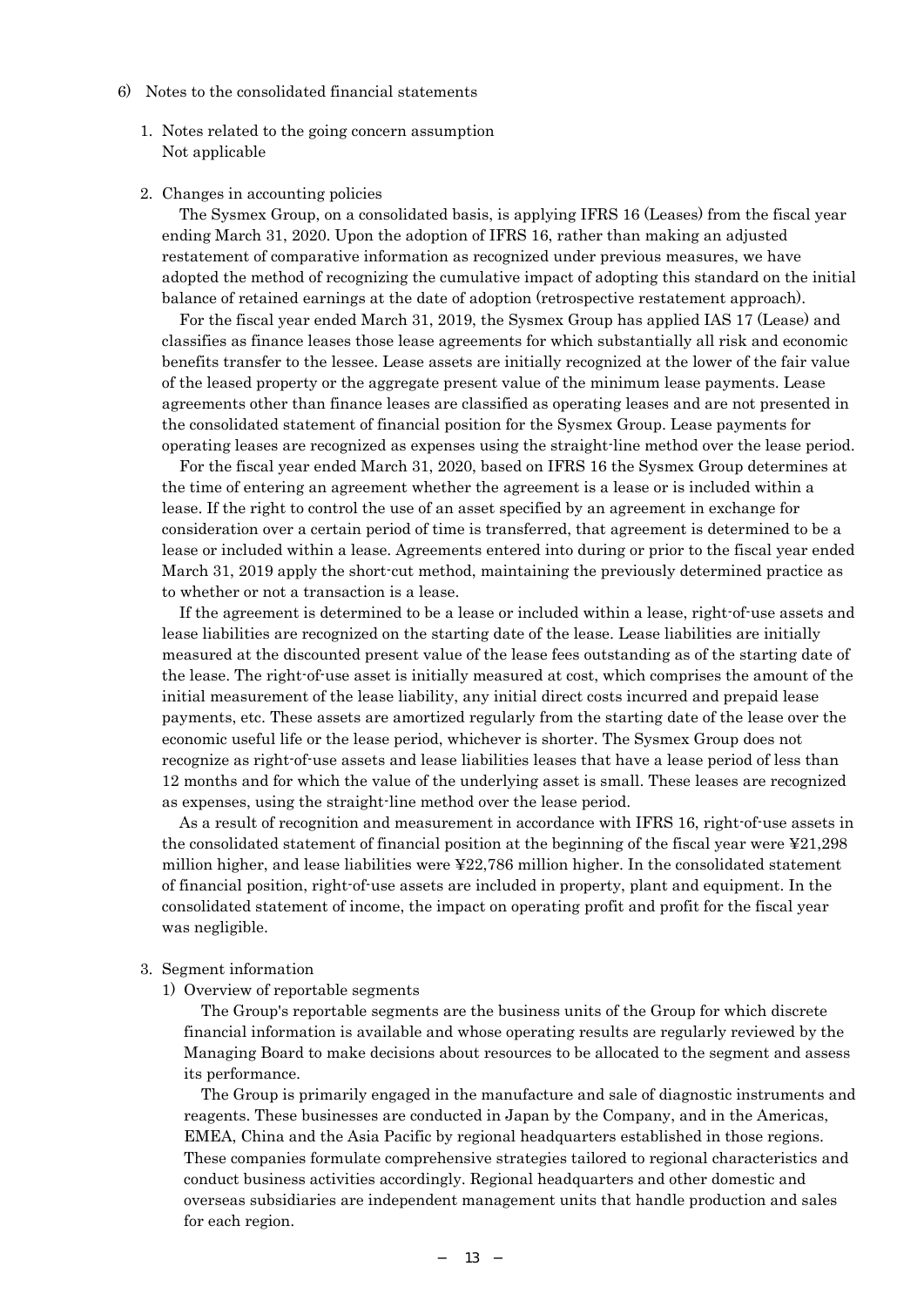Accordingly, the Group has five reportable segments comprising geographical segments based on manufacturing and sales systems. These are "Japan," the "Americas," "EMEA," "China," and the "Asia Pacific."

## 2) Segment profit and operating results

Profit and operating results from continuing operations by reportable segment of the Group are as follows;

Intersegment sales are determined based on market prices or costs of goods manufactured. Accounting policies of reporting segments are consistent with the Group's accounting policies indicated in the consolidated financial statements for the previous fiscal year.

Reportable segment Adjustme nts (Note 1) Consolidated (Note 2) Japan Americas EMEA China Asia Asia Total Sales Sales to external customers  $47,073$  65,957 77,600 78,114 24,759 293,506 Intersegment sales 107,877 278 3,039 17 6 111,219 (111,219) Total 154,951 66,236 80,640 78,131 24,766 404,726 (111,219) 293,506 Segment profit 38,996 3,580 7,091 9,125 3,112 61,906 (624) 61,282 Financial income and the set of the set of the set of the set of the set of the set of the set of the set of the set of the set of the set of the set of the set of the set of the set of the set of the set of the set of the Financial expenses 390 Share of profit (loss) on equity method (1,793) Gain on sale of shares of associates Foreign exchange pain (loss) (1,585) Profit before tax and the set of the set of the set of the set of the set of the set of the set of the set of the set of the set of the set of the set of the set of the set of the set of the set of the set of the set of th Income tax expenses 16,789 Profit  $\vert$  41,166 **Other** Depreciation and amortization (Note 3) 8,992 1,872 3,281 501 2,095 16,743 (900) 15,842 Impairment loss

For the year ended March 31, 2019

(Unit: Millions of yen)

Notes:

1. Segment profit adjustments of negative ¥624 million include negative ¥485 million for the unrealized gains on inventories, and negative ¥142 million for the unrealized gains on non-current assets.

2. Segment profit is reconciled with operating profit in the consolidated statement of income.

3. The negative ¥900 million reconciliation in depreciation and amortization is an adjustment related to intersegment transactions.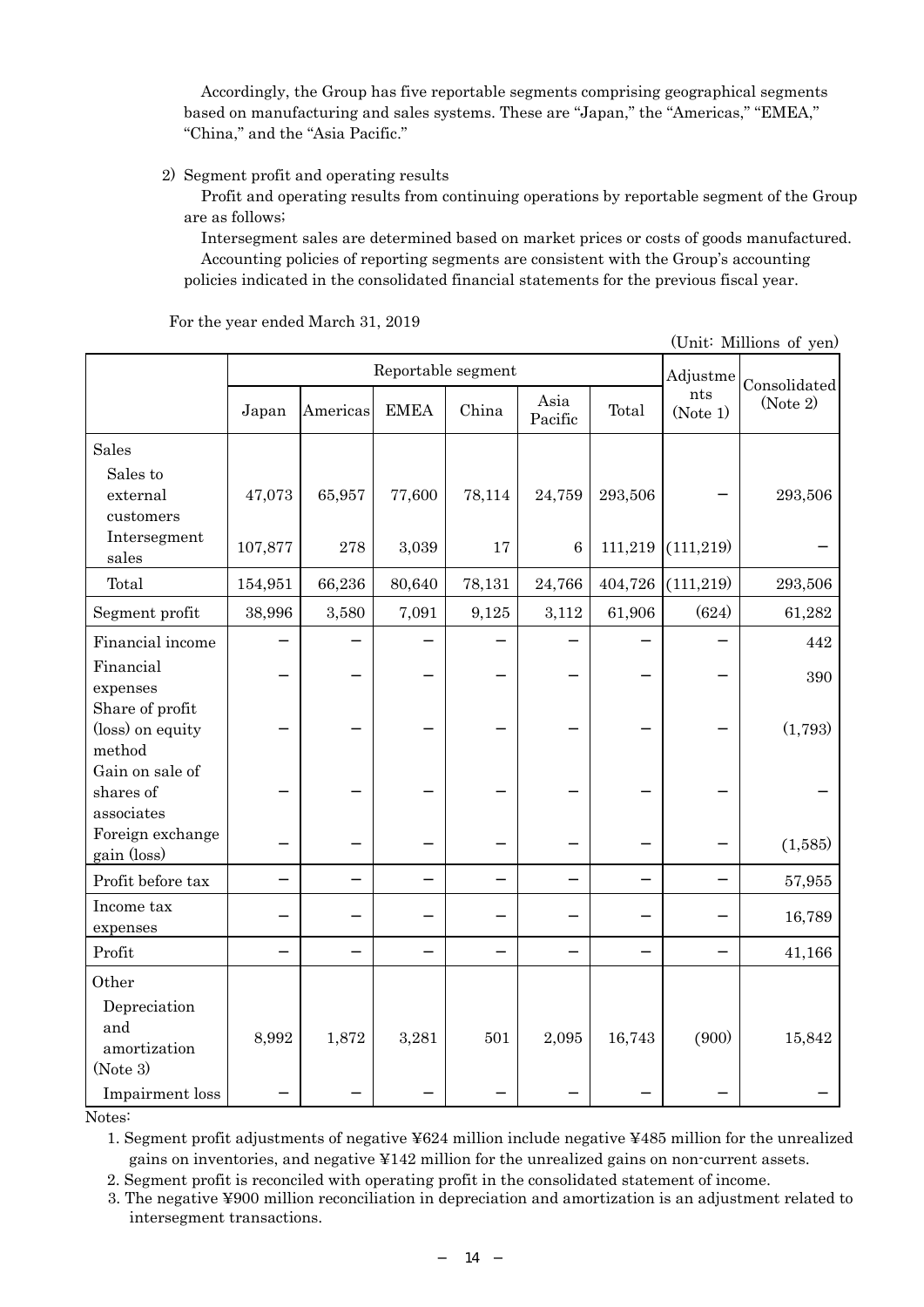| For the year ended March 31, 2020 |  |  |  |
|-----------------------------------|--|--|--|
|-----------------------------------|--|--|--|

(Unit: Millions of yen)

|                                                                             | Reportable segment |          |             |            |                 |         | Adjustme        | Consolidated |
|-----------------------------------------------------------------------------|--------------------|----------|-------------|------------|-----------------|---------|-----------------|--------------|
|                                                                             | Japan              | Americas | <b>EMEA</b> | China      | Asia<br>Pacific | Total   | nts<br>(Note 1) | (Note 2)     |
| <b>Sales</b>                                                                |                    |          |             |            |                 |         |                 |              |
| Sales to<br>external<br>customers                                           | 50,540             | 66,189   | 78,596      | 79,966     | 26,687          | 301,980 |                 | 301,980      |
| Intersegment<br>sales                                                       | 111,623            | 711      | 3,722       | $\sqrt{3}$ | 4               | 116,065 | (116,065)       |              |
| Total                                                                       | 162,164            | 66,900   | 82,318      | 79,969     | 26,692          | 418,046 | (116,065)       | 301,980      |
| Segment profit                                                              | 36,282             | 2,856    | 8,347       | 5,726      | 3,119           | 56,333  | (1,049)         | 55,284       |
| Financial income                                                            |                    |          |             |            |                 |         |                 | 595          |
| Financial<br>expenses                                                       |                    |          |             |            |                 |         |                 | 1,031        |
| Share of profit<br>(loss) on equity<br>method                               |                    |          |             |            |                 |         |                 | (2,398)      |
| Gain on sale of<br>shares of<br>associates                                  |                    |          |             |            |                 |         |                 |              |
| Foreign exchange<br>gain (loss)                                             |                    |          |             |            |                 |         |                 | (3,017)      |
| Profit before tax                                                           |                    |          |             |            |                 |         |                 | 49,433       |
| Income tax<br>expenses                                                      |                    |          |             |            |                 |         |                 | 14,619       |
| ${\rm Profit}$                                                              |                    |          |             |            |                 |         |                 | 34,813       |
| Other<br>Depreciation<br>and<br>amortization<br>(Note 3)<br>Impairment loss | 12,784             | 4,053    | 4,625       | 769        | 2,706           | 24,940  | (985)           | 23,955       |

Notes:

1. Segment profit adjustments of negative ¥1,049 million include negative ¥1,275 million for the unrealized gains on inventories, and ¥224 million for the unrealized gains on non-current assets.

2. Segment profit is reconciled with operating profit in the consolidated statement of income.

3. The negative ¥985 million reconciliation in depreciation and amortization is an adjustment related to intersegment transactions.